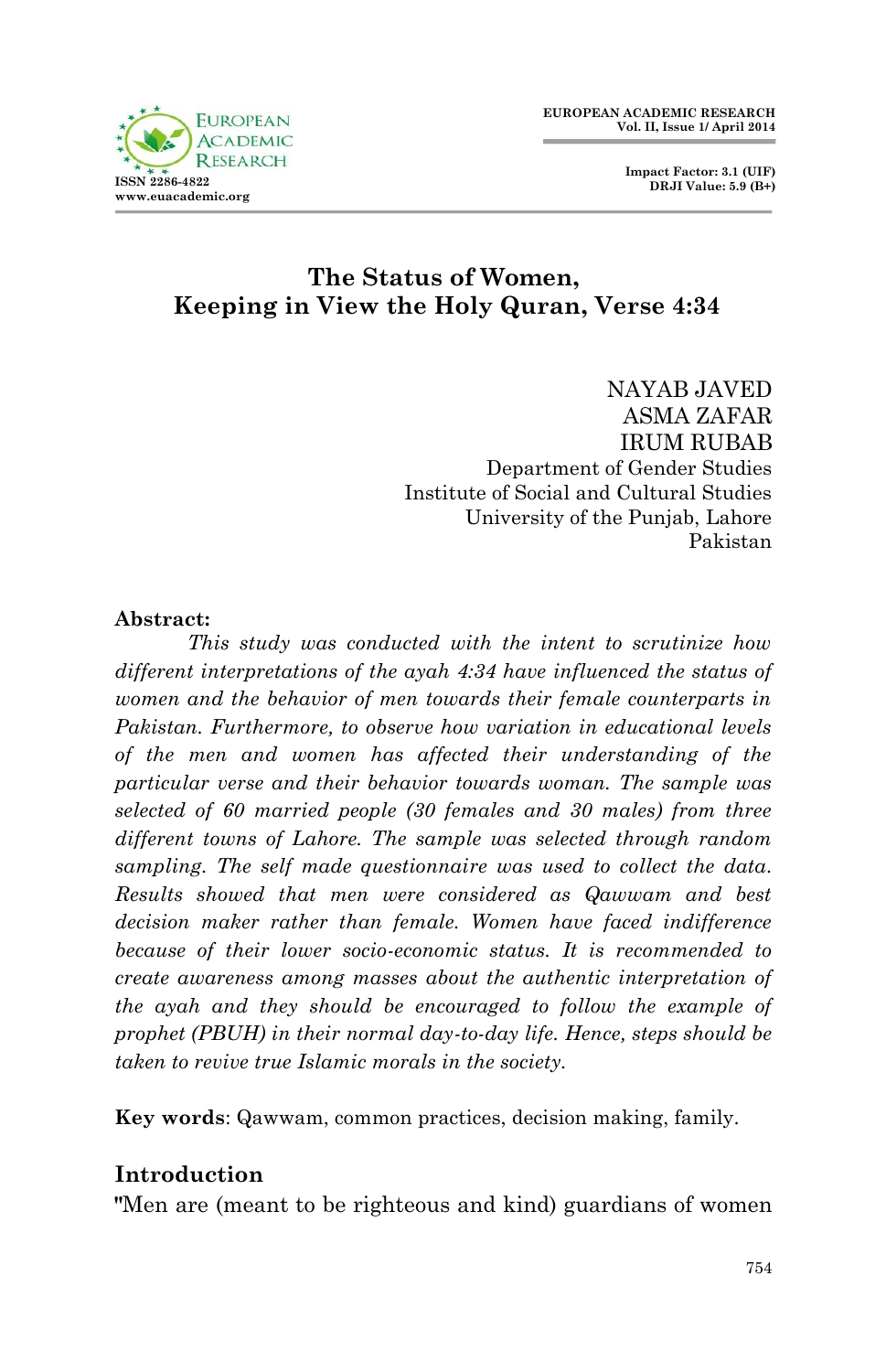because God has favored some more than others and because they (i.e. men) spend out of their wealth. (In their turn) righteous women are (meant to be) devoted and to guard what God has (willed to be) guarded even though out of sight (of the husband). As for those (women) on whose part you fear illwill and nasty conduct, admonish them (first), (next) leave them alone in beds (and last) beat or separate them (from you). But if they obey you, then seek nothing against them. Behold, God is most high and great" (4:34)

This study based on how different interpretations of the same ayah have influenced female socio economic status in the society and the behavior of men towards their female counterparts. There are two basic interpretations of this ayah. One states "*Qawwam" (men)* as "guardian and maintainer" of females while the other considers *"Qawwam" as* "men are superior to women" while Islam believes in equality of both gender in dignity and rights, by recognizing the different biological conditions of both. Different biological conditions in fact justified different roles of men and women, who otherwise are equally dignified and productive persons as various Verses of Quran state:

> "O mankind be conscious of your duty to your lord who created you from a single soul (Adam), and from it (Adam) created its mate (Eve) (of the same kind…" (4:1)

> "They are a vestment for you (man) and you are a vestment for them". (2:187).

> "Who so does good whether male or female, and is a believer, shall enter Paradise and they shall not be wronged a whit" (4:125)

> "Whoever works righteousness man or woman and has faith, verily to him will we give a new life that is good and pure and we will bestow on such their rewards according to their actions" (16:97)

**EUROPEAN ACADEMIC RESEARCH - Vol. II, Issue 1 / April 2014** Another major objective of the research is to see how he concept of 'Nashoos' has been used by patriarchal societies as a refuge to justify their inhumane attitude towards women. In the last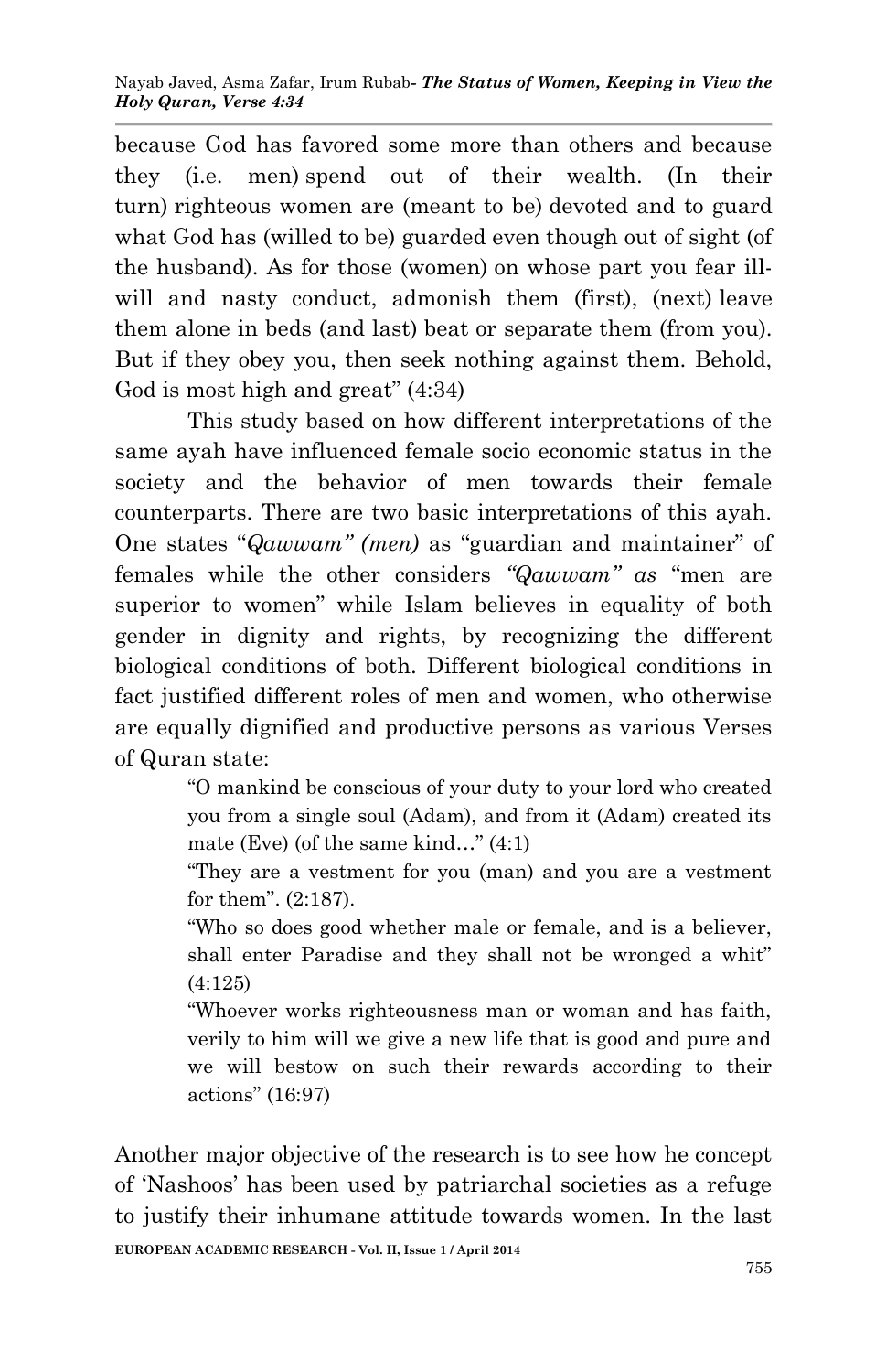part of the ayah beating is purely a symbolic concept and has been used to show the intensity of such steps to women and also to ensure a legitimate society. Otherwise, Islam considers men and women as equal dignified beings with different areas of responsibility and hence different rights and duties.

This research is a two-fold project. In the first part researchers would be considering various prevailing interpretations of the ayah and debating on the authenticity of theses interpretations. The second part is the practical part in which questionnaires were used to infer the how people perceive through the prevalent interpretations and how it is reflected in their behaviors.

## **Meaning of Qawwam**

The Arabic word *Qawwam* or *Qayyam* stands for a person who is responsible for the right conduct and safe guard and maintenance of the affairs of an individual or an institution or an organization**<sup>2</sup>** .Thus man is governor, protector, director and manger of the affairs of women as it is mentioned in Lisan- ul – **الرجال متکفلون بامور النساء** <sup>3</sup>Arab **3** . Men are the care takers on women. In Alsafradaad **قام ، القوام اسم لما یقوم بہ التی ای یثبت کالعماد والسناد لما یعمد ویسندبہ***<sup>4</sup>* **الرجل المراۃ ای قام متکفال بامرھا فھو قوام و قد یحی القیام بمعنی المحافظۃ واالصالح۔***<sup>5</sup>*

Thus men are the responsible and can order over women. As Amir Muhammad Akram Awan narrated the everyday system, organization or a government has a leader, who may be called a ruler or by any other such title. In a household man will be the ruler and women his deputy or associate his household affairs while following his instruction**<sup>6</sup>** . Allama Zemgashri explained the meaning of Qawwamiat in It.**یقومون علیھن اآمرین ناھین، کما یقوم الوالۃ علی الرعایا وسموا قواما لذلک***<sup>7</sup>* way a such **الرجال قوامون سلطون )علی النساء( یود** Jalaleen e Tafseer in mentioned is *<sup>8</sup>***ایدیھن علی خذون وبا بونھن** because it is mandatory to have leader to run any institution and organization. Therefore, to run and maintain the family it is compulsory to have *Qawwam*. The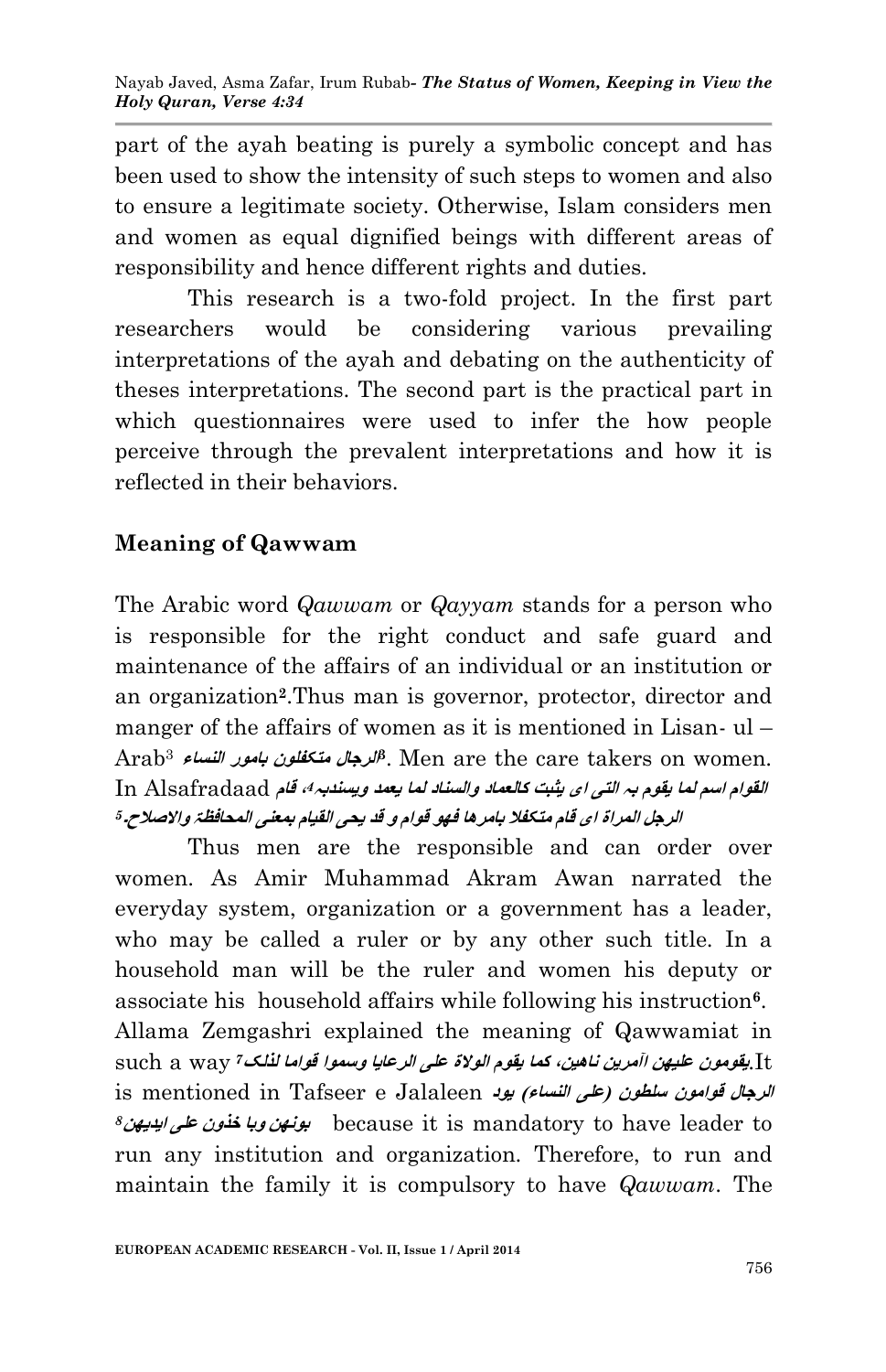significance of Qawwam is thus explained by Taj- ul- Uros **قامہ) )علیھا وقام المراۃ الرجال**means he maintained and managed her affairs , having change of her affairs; hence he is said to be her Qawwam i.e., maintainer. Hence by the men being Qawwam is only meant that they are maintainers of women and the reason given is that Allah has made some to excel at others like men excel in constitution and physique while the women excels in beauty and delicacy of structure**<sup>9</sup>** .

The Quran has explained this idea with great felicity of diction but men have a degree of advantage over them**10**.A family must have a single, proper leader. The reason is that a leadership upon a family accomplished by several of men and women in common. In this form of leadership either of husband or wife must be the chief of the family and the other should be his/ her assistant and under his / her governance. Here, by this verse, the Quran clearly announces that the guardianship of the family must be given to the men of the family**11**.In Arabic Lexicography, the expression *Qama ala* means merely maintain her and attend to her affairs**<sup>12</sup>** . The hadith also elucidates the meaning of *Qawwama* at the time of Prophet *A companion of Prophet explains that he chose to marry an older, experienced women because he had young orphaned , sisters and he wanted a woman and he wanted a woman Taqumu Alayhinna and together them and comb their hair13*. Muhammad Abdul Haleem said that the *Qawwama* or stewardship of the family that is assigned to the husband does not give him open or unlimited authority to the principle of *Shura* –*Qawwama* is part of *Mu'ashara* (living together) **<sup>14</sup>** .

# **Different Interpretations of Qawwam by various Scholars**

There are different interpretations of word Qawwam by various scholars. There are basically two school of thoughts one possessing the idea of Qawwam as a manager, protector,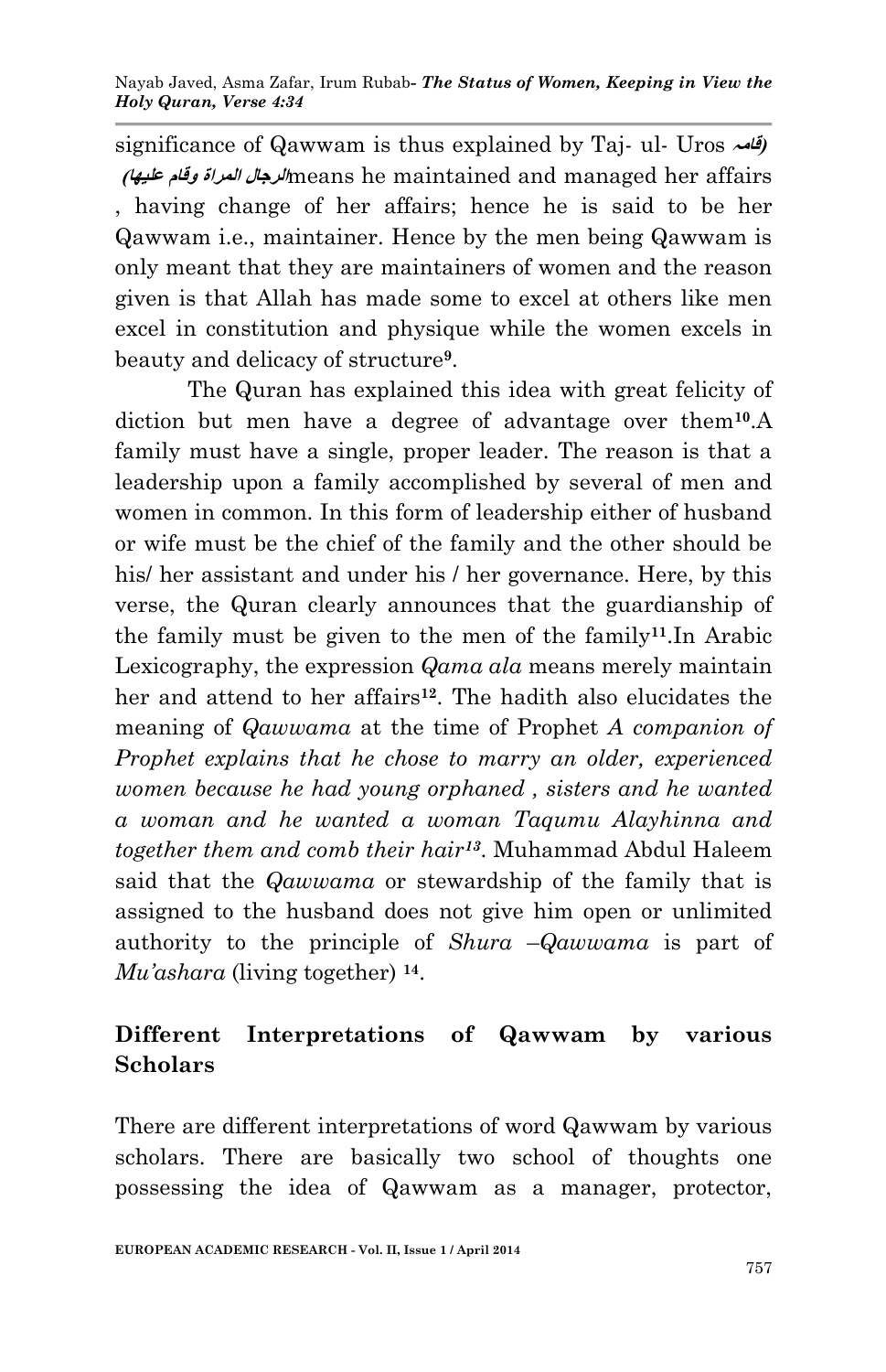guardian, in charge, maintainers, supporter to women. On contrary, the other schools of thought believe that Qawwam means Hakim, Ruler and overseers.

Imam Hafiz Imam ud Deen said that men are protector and maintainers over women. But in interpretation he said that men are hakim, Rais (*رئیس)* and Sardar over women <sup>15</sup> as stated in **درجۃ علیھن وللرجال** means man have upper hand on Women Al.baqra 2:28.Allama Ghulam Rasool explained Qawwam as managers and maintainers**16**. Allama Hussain bin Muhammad Raghib also takes Qawwam as protector **17**. Allama Jimal ud din also gives the meaning of Qawwam as maintaners**<sup>18</sup> .** Abul Ala madudi said Qawwam means the person who is protector, manager and fulfill the needs of women**19**.While Karam Shah Ali Zahri Raqamtaraz said that who fulfill the needs , to protect , to maintain is called Qawwam in Arabic**<sup>20</sup>** .

On contrary, there are some interpretations of Qawwam from other school of thoughts one says that Qawwam means the men are hakim over women**21**.The meaning of Qawwamon is how Hakim , order to women. Because man has upper hand over women**22**. Maulana Ashraf ali Thanwi also interpret the Qawwam as a Hakim**23**. Man has a natural ability to become Hakim and Sarbrah**24**. Men have authority over women**25**. A man has authority over women because Allah has made some of them to excel others**26**. Men are overseers over women**<sup>27</sup>** . Man and women are equal before Allah and their actions are to be judged by the same Yard stick. In the internal organization of the family, a man is in the position of the head and the overall supervisor. A man is in the position of the head and the overall supervisor. A man's major responsibilities lie outside the family. He is to support the family economically and materially, he has to look after the relations of the family with the rest of the society. A woman's major responsibilities lie within the family **<sup>28</sup>** the Quran says: men are those who support women, since God has given some persons advantages over others, and because they spend their wealth (Al-Quran 4:34) Women have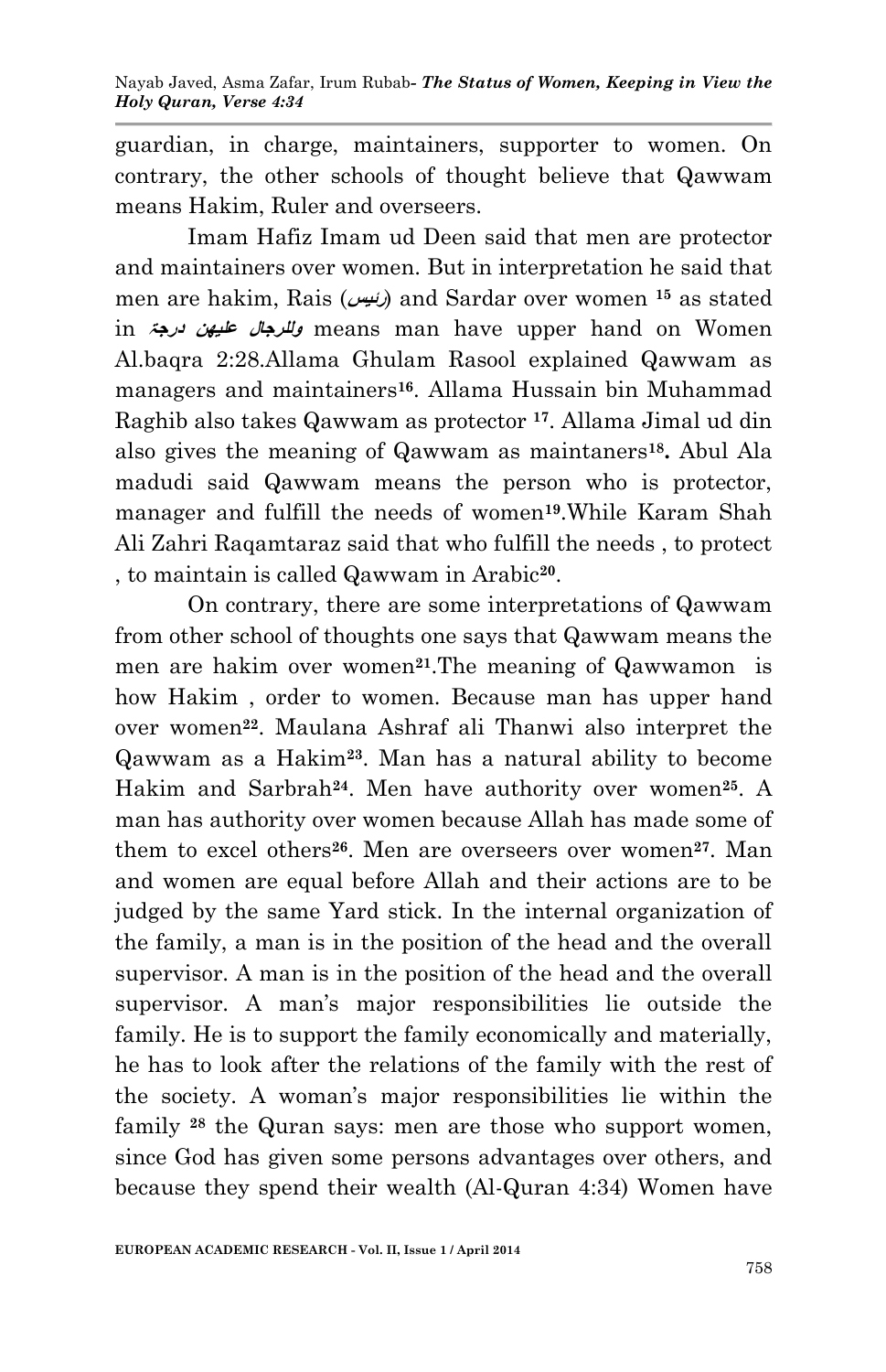the same (right in relation to their husbands) as is expected in all decency from them, while men stand to step above them God is Mighty, Wise".(Al-quran,2:228).

#### **Statement of the Problem**

This study aims to implore the different interpretations of Holy Quran Verse 4:34 and its socio-economic impacts on family life of women.

## **Methodology**

The research was basically a quantitative study in which the tool was a close ended questionnaire. A sample of 60 married people from three towns of Lahore namely: Johar Town, Awan Town and Iqbal Town. The questionnaire was based on three themes which are: 1) different prevailing interpretations of the Ayah 4:34, 2) the common practices regarding Ayah 4:34, 3) the socio-economic due to the practice of this ayah. The answered questionnaires were then coded and the results were tabulated and statistical method was used to derive results. However, it must be noted over here that this research has certain restrictions as the results cannot be implied to all the people because there are different classes residing in Pakistan at the same time while the sample taken in this research was not broad enough to cover each group.

## **Results**

- 1. Male dominance in household affairs is seen in 43.3% of the cases.
- 2. Decisions about internal expenditures are also made by men in 57% of the responses.
- 3. External expenditure is also run by males according to 50% of the responses.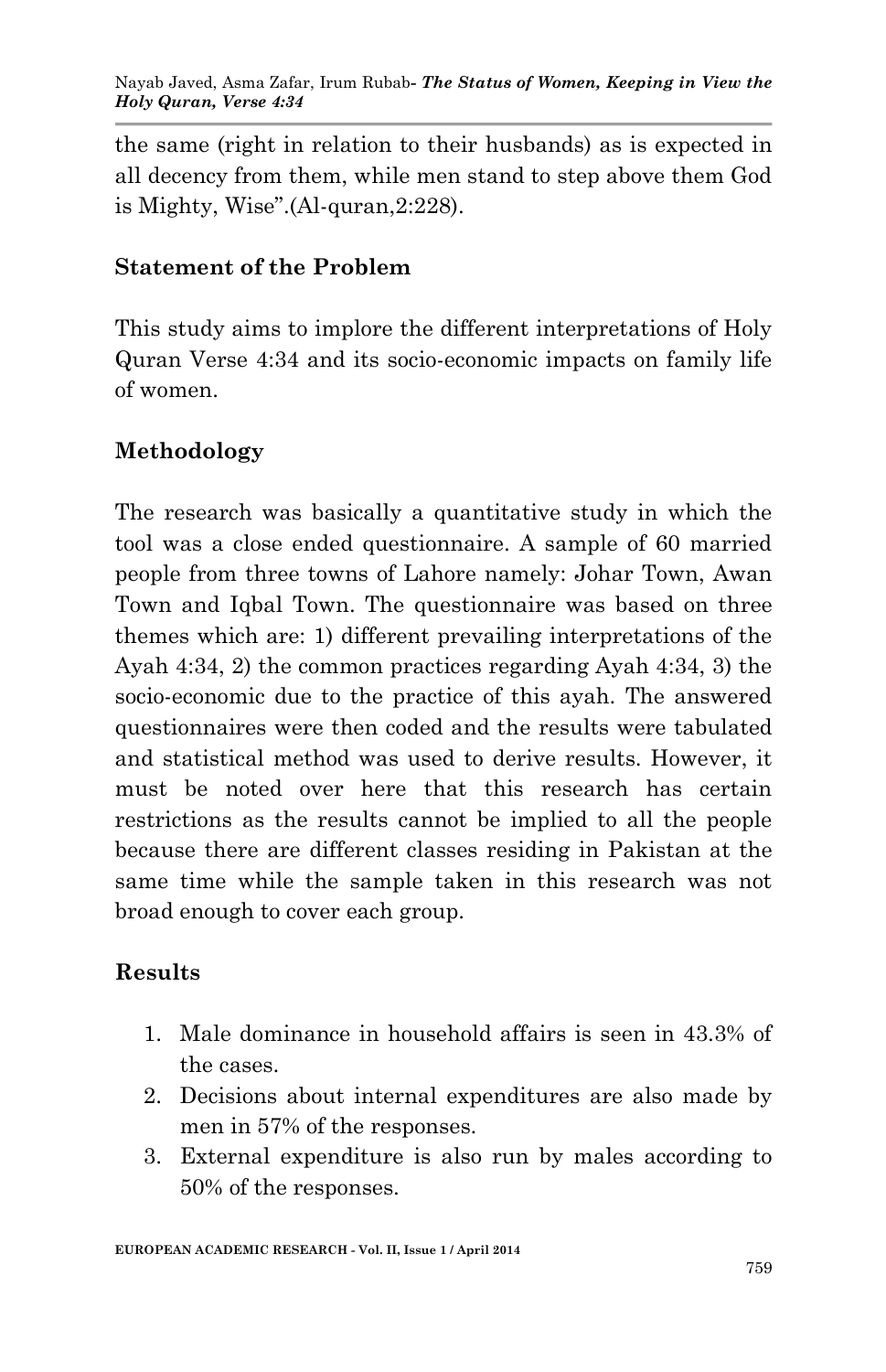- 4. In 38.3 cases decisions are based on mutual understanding while in 48.3% of the cases males are on the decision makers
- 5. 70% of the people were believed that males are better than females.

# **Discussion**

Men are superior to women in the sense that they have been endowed with certain natural qualities and powers that have not been given to women or have been given in a less degree, and not in the sense that they are above them in honor and excellence. Man has been made qawwam (governor) of the family because of his natural qualities and woman has been made his dependent for her own safety and protection because of her natural drawbacks.

While, Feminist theologians in Iran argue that as the only distinction made between Muslims in the Qur'an is that between the pious and the impious (Quran 49:13), the word taken to mean `protectors and providers' in the verse above is more appropriately interpreted as initiator in affairs'.

Reading and thoroughly understanding the exact meaning of these interpretations was an interesting yet a tiresome task for the researchers. To check what are, our common existing practices regarding "qawwam" in Lahore; a sample of sixty respondents containing equal number of males and females was selected by the researchers. It was although an exciting task but at the same time it demanded extreme patience because some of the respondents were either reluctant to divulge their personal information or they were uncertain that this information would be used solely for the purpose of research.

The results unveiled some good practices which are a part of our society but they also revealed some draw-backs. The major reason behind these male practices have been identified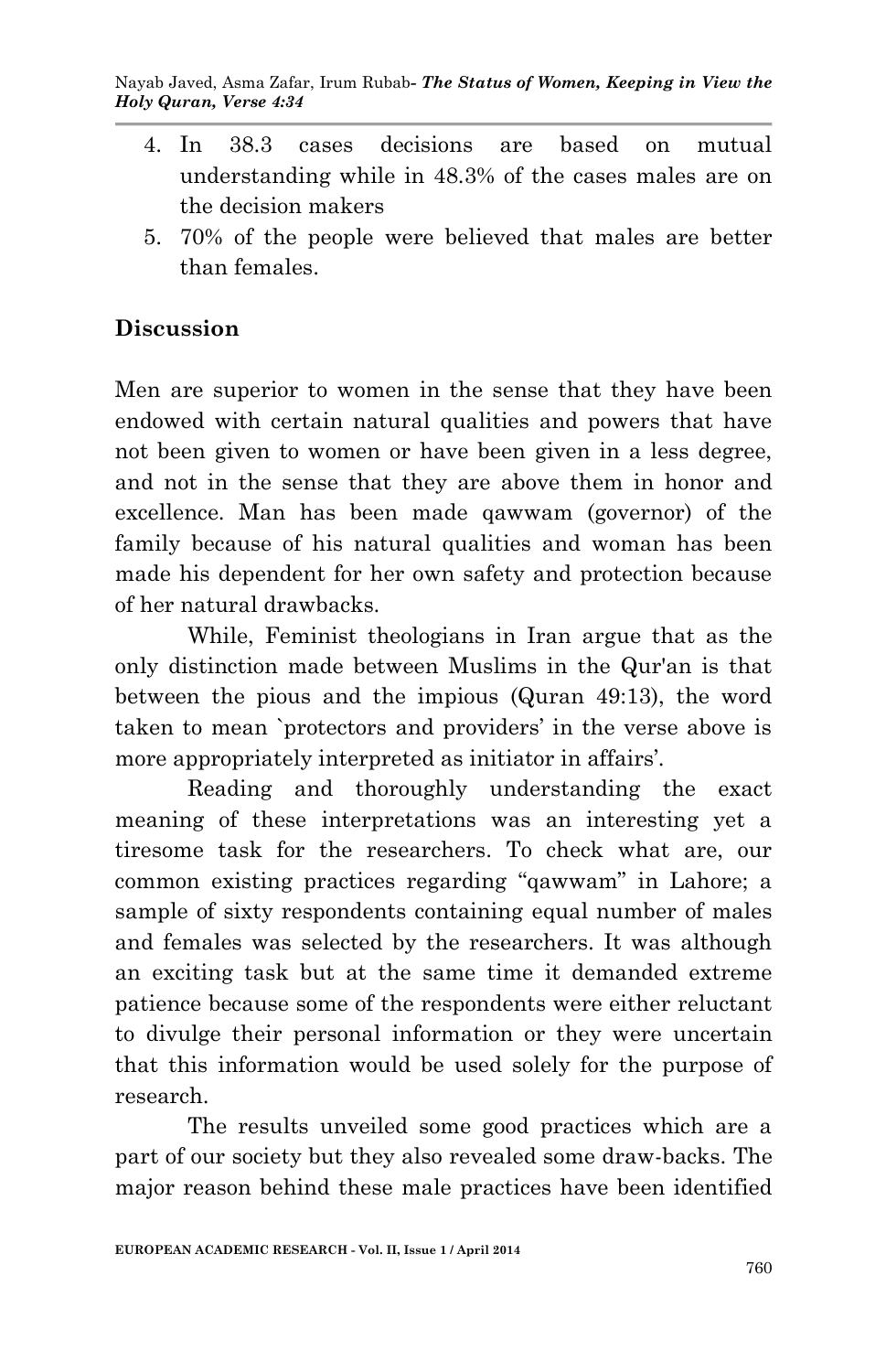by the researchers as lack of awareness among people which is due to low literacy rate. The absence of awareness and sufficient education has steered people to rely heavily on illinformed religious preachers instead of primary source of guidance i.e. Quran. It is the need of the hour to create mass awareness among people and to ensure that education seeps to the lowest levels of our society so we can bring about an effective change in the approach of our society.

#### **Summary**

The topic of research is based on Quran's verse 4:34 which states that men are the guardians of women, and thus responsible for earning livelihood for the family and female relatives. Women, however, are given complete control over their own income and property. Nevertheless, they are responsible for educating the children, as God has given the one preference over the other. Man is also considered to be the head of the family. The Qur'an recommends that wives be obedient and adaptable to their husbands. However we see a contradiction in the opinions and beliefs of people. According to them man is superior to women because they shoulder most of the responsibilities of the family and also because Allah has granted him with better faculties.

The researchers interviewed 60 respondents comprising equal number of males and females with ages varying from twenty to sixty years and incomes which started from a meager amount of Rupees 5000 to a handsome salary of Rupees 80,000. A variety of respondents were chosen so as to further authenticate the research.

After analyzing the responses, researchers realized that majority of the people still believe that men are superior to women on account of the fact that they uphold the economic burden of the family and because the mere presence of males in the family provides a sense of security to the whole family.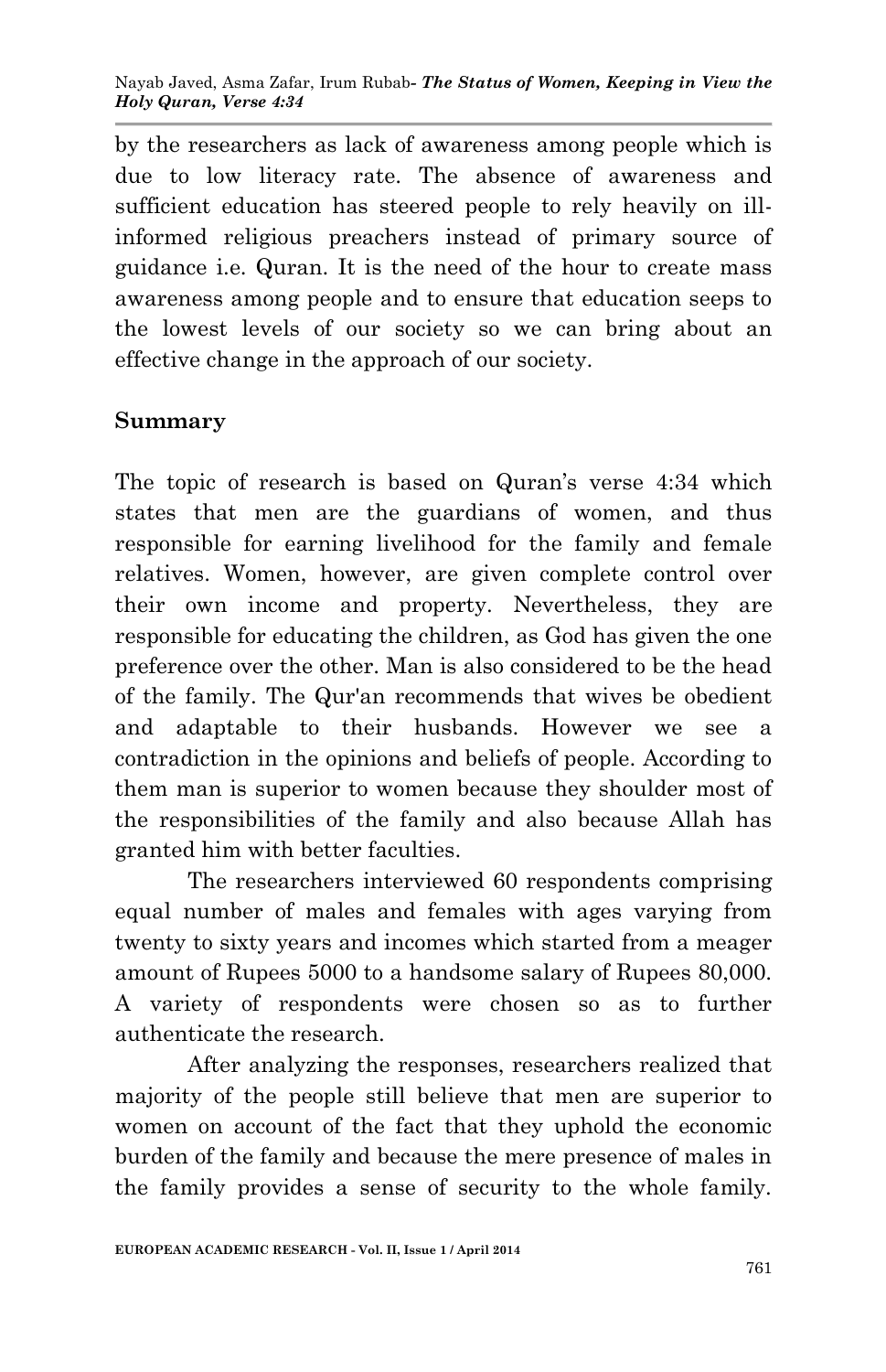According to some of respondents the main reason behind this mindset are the deep-rooted social behaviors and taboos which have become a part of our social life. Because of this attitude men also dominate the decisions while in some cases women do have an influence on the choices. The researchers observed that the main reason behind conflict among illiterate and poor couples have been the financial constraints. However, as we go up the tier this disagreement changes to education preferences of their children. It is worth appreciating that the trend of physical violence is not prevailing extensively.

# **Conclusion**

What comes out as a basic principle from this verse is that, no doubt the rights of men and women are similar as detailed in previous verses, yet great care has been taken to ensure that the rights of women are duly fulfilled and their status in the society is thoroughly explained. Cairo Declaration<sup>29</sup> had comprehensively described the status of woman in Islam, in article number six which states:

- a) Woman is equal to man in human dignity and has her own rights to enjoy as well as duties to perform, and has her own civil entity and financial independence, and the right to retain her name and lineage.
- b) The husband is responsible for maintenance and welfare of the family.

Cairo declaration has been composed by recognized and comprehensive scholars of Islam and it is an authentic document which holds great importance in the Islamic world as it has been agreed upon unanimously. Hence, proves that Islam considers both women and men as equal and dignified members of the society with different spheres of responsibility. However, the biases about the standing of women which we encounter in our society today; are mainly due to miss-interpretation of the Islamic philosophy, cultural influence and wrong precedents set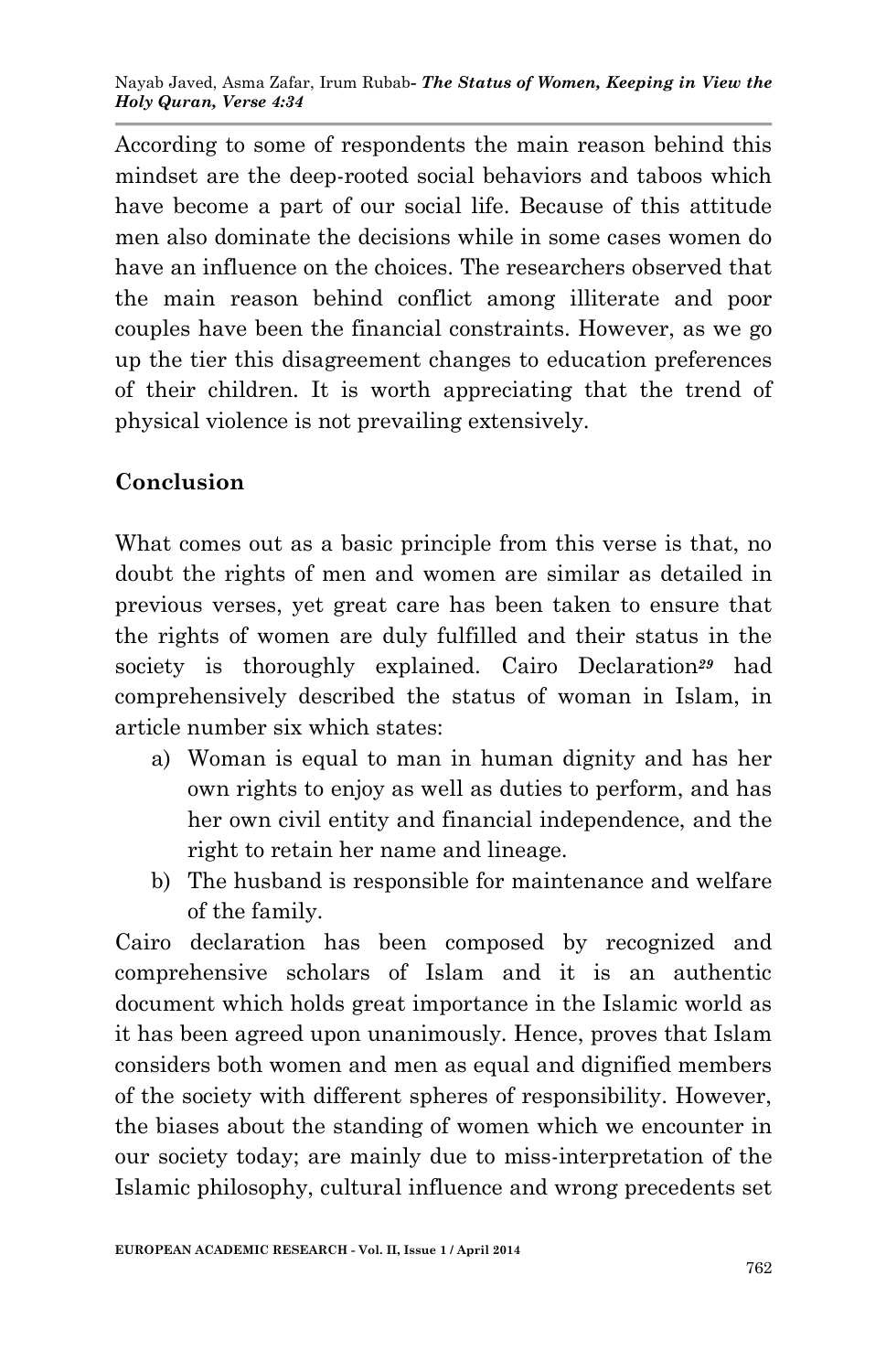by our fore fathers or the reliance of uneducated people on misguided religious interpreters who mould Islamic beliefs according to their own ideology resulting in the degeneration of true Islamic morals. People tend to overlook the fact that man's role as the guardian is purely due to his anatomy and confuse the Islamic concept of man as guardian, which in Islam means that it is the responsibility of man to financially support woman, and believe that it contemplates man as superior to woman and hence is authorized to violate human rights of females in whatever way he deems right. Some misconception about Islamic teachings also prevails due to the concept of 'Nashoos'. However, while analyzing this part of the verse many people overlook the fact that this step is taken to ensure a legitimate society and is only taken when wife is having extra marital relations. Even in this case Islam does not believe in physical violation of women but it says that a man should first stop his wife politely, if she doesn't listen then admonish her and even if deferral of intimate relations doesn't stop her than man can physically beat her. Physical assault of women is not the Islamic intention here; it is the last resort which has been taken to make the women realize the intensity of her actions and the problems which would entail them. Islam also believes that if a woman reverts to her husband after this he should treat her with respect. These common perceptions are against Islamic believes and can only be eradicated from the Islamic societies of 21<sup>st</sup> century by creating awareness between both genders of the society by clearing up many of the misunderstanding clouding this Qur'anic verse and by further reflecting upon the rights and responsibilities of both enders towards each other and towards the society. Furthermore, to practice Islam Sauna of prophet (PBUH) should be kept set as a superior and ultimate example. In the last sermon Prophet (PBUH) reiterated the rights of women by saying this:

> 'Treat women kindly. Since they are your helper and not in a position to manage their affairs themselves. Fear Allah concerning women for you have taken them on the security of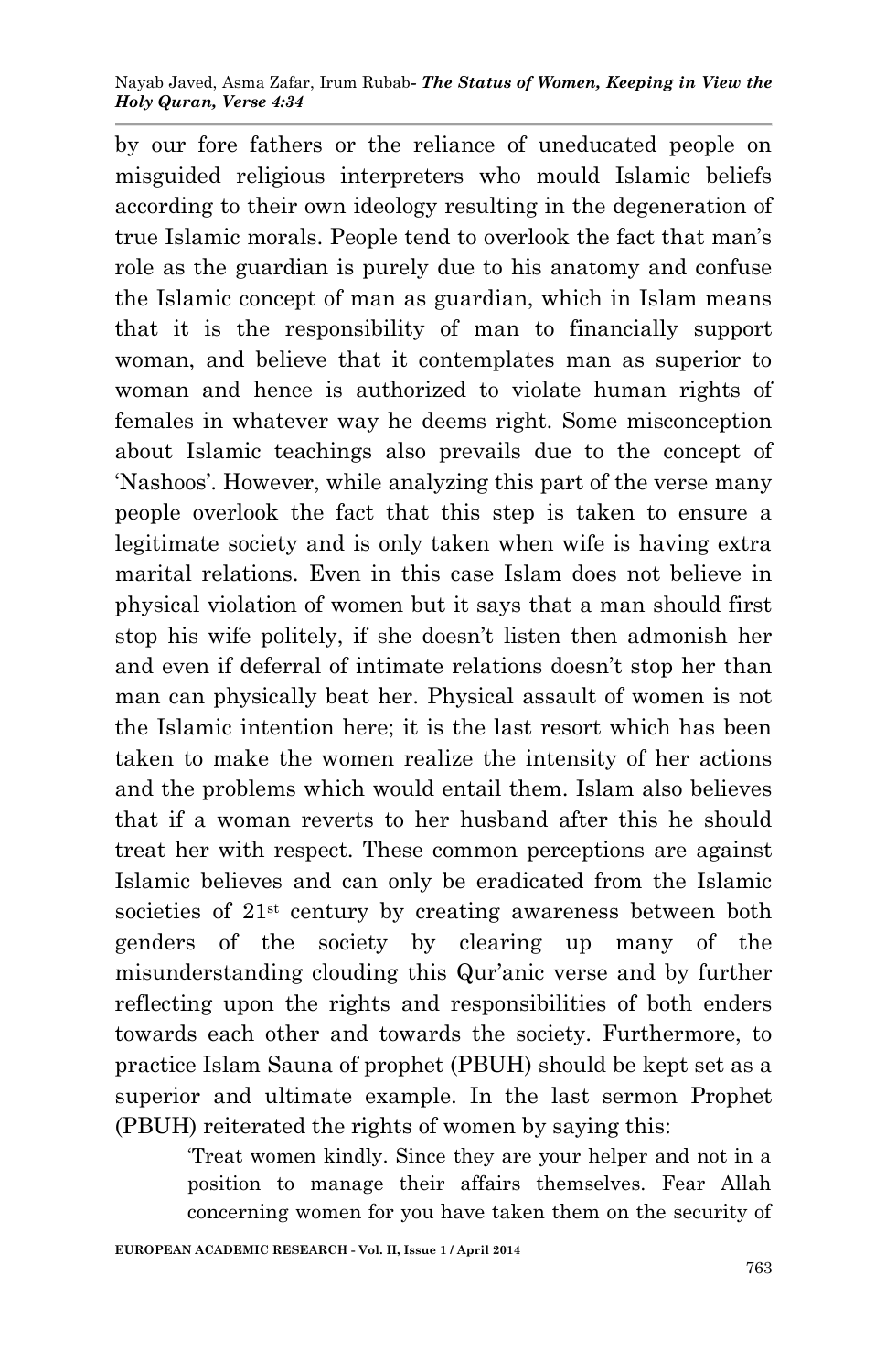Allah and have made their persons lawful unto you by the words of Allah".(30)

#### **References**

1 Urdu abul madoodi translation

2 Urdu abul madoodi interpretation

**ابن منظور افریقی، لسان العرب، بذیل مادہ قوام** 3

**راغب اصفہانی، ابی القاسم الحسین بن محمد، المفردات فی غریب القرآن، نور محمد** 4 **کارخانہ تجارت کتب آرام باغ، کراچی، مادہ اقوام**

**محمد مرتض ٰی الحسینی، تاج العروس، بذیل مادہ اقوام** 5

6 Asrar at-Tanzil by Amir Mohammad Akram Awa'n (2000) vol.2.P.45. Idarah-e- Naqashbandiah Owaish,Dar al- 'Irfan Munara.

**زخشری، محمود بن عمر، الکشاف، مطبعہ االستقامہ، قاہرہ، ۱۹۴۶ئ، ۶۱۵۱** 7

**کرم شاہ االزہری، ضیاءالقرآن، ضیاءالقرآن پبلی کیشنز، الہور، ۶۶۹۱** 8

9 Al-Quran Divine book of Eternal value by Prof.Ziaddin Ahmad (1989) P.164

10 Surah 2:28

12 The lexical meaning is 'rising above', so a wife in this situation puts herself above, not just equal to, her husband.

13 The translator is too polite, using the expression 'they should not behave with open unseemliness'; it should read: they should not commit flagrant lewdness

14 The life of Mohammad, by Ibn Ishaq, tr Guillauma, (OUP, 1974) p.651.14a Nashuz on the part of the husband is referred to in Quran 4:128-123.

**حضرت پیر محمد کرم شاہ االزہری، تفسیر ابن کثیر، جلد اول، ص ،۸۸۱ ،۹۶۵۴ ضیا** 15 **القرآن پبلی کیشنز**

**عالمہ غالم رسول سعیدی، تبیان القرآن، جلد دوئم، ص ،۱۱۱ ،۶۶۵۴ رومی پبلی کیشنز،** 16 **الہور**

**عالمہ حسین بن محمد راغب، اصفحانی متوفی۵۴ ۱ھ۔ازتبیان القرآن،جلد دوئم، ص ۱۱۱** 17 **، رومی پبلی کیشنز اینڈ پرنٹرز، الہور**

**عالمہ جمال الدین، محمد بن مکرم بن منظور افریقی مصری متوفی** *7***۶۶ھ، ازتبیان** 18 **القرآن،جلد دوئم، ص ۱۱۱ ، رومی پبلی کیشنز اینڈ پرنٹرز، الہور**

19 The meaning of quran by S.Abul A 'LA Maududi (1994)